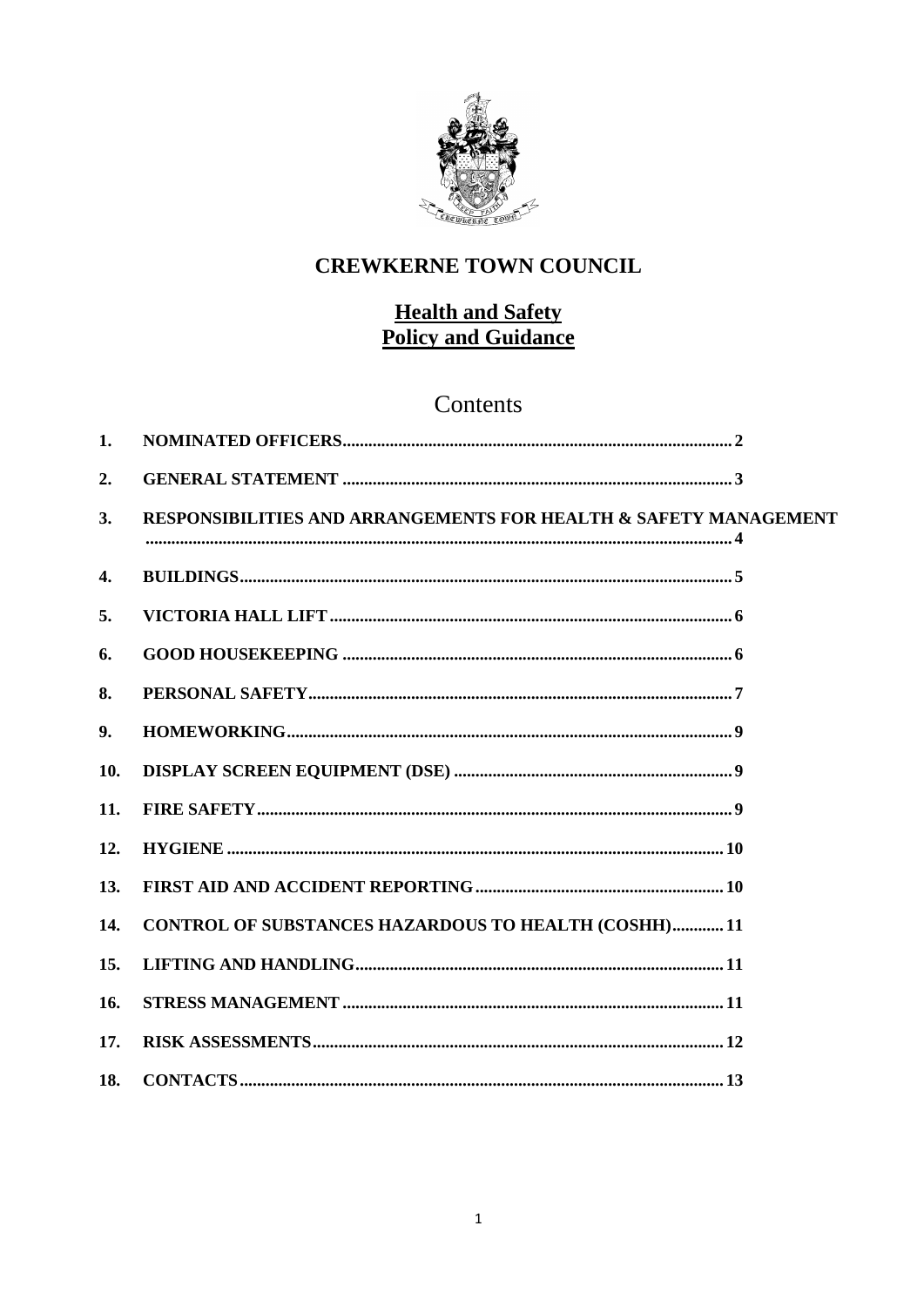#### <span id="page-1-0"></span>**1. NOMINATED OFFICERS**

## **Health and Safety Officer**

Amenities Operations Manager (In his absence – Town Clerk)

# **Fire Officer**

Amenities Operations Manager (In his absence – Town Clerk)

**First Aid**  Town Hall Administration Officer Finance Officer

> Grounds Staff Grounds and Amenities Supervisor Groundsman

# **COSHH Assessments Responsible Person**

Amenities Operations Manager

## **Risk Assessments Responsible Person**

Amenities Operations Manager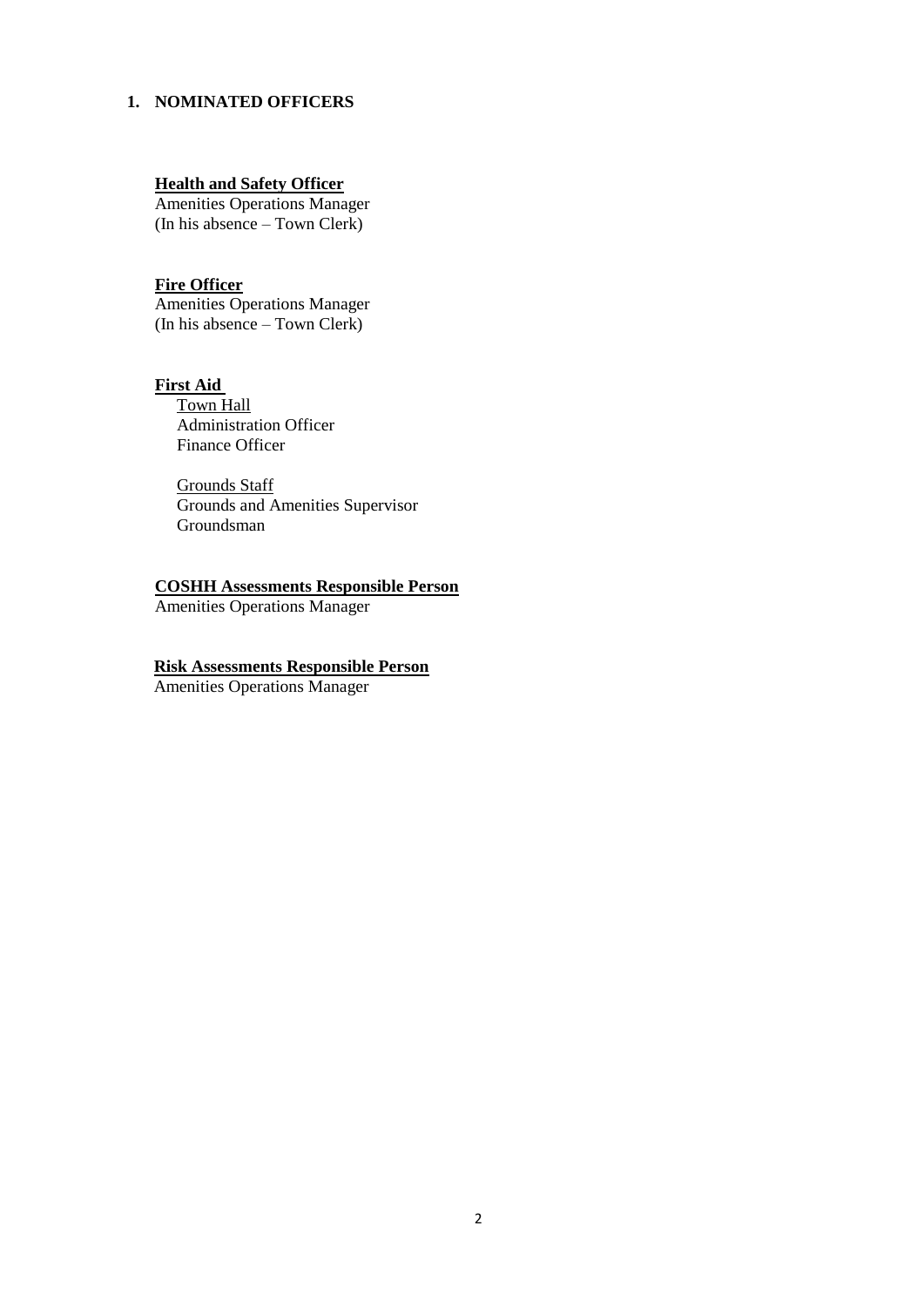# <span id="page-2-0"></span>**2. GENERAL STATEMENT**

# **This is the Health and Safety Policy Statement of:**

Crewkerne Town Council

## **Health and Safety at Work etc Act 1974**

Our statement of general policy is to:

- Prevent accidents and cases of work-related ill health by managing the health and safety risks in the workplace
- Engage and consult with our employees on matters affecting their health and safety and strive to implement continuous improvements
- Maintain safe and healthy working conditions, provide and maintain plant, equipment and machinery, and ensure safe storage/use of substances
- Provide clear instructions and information, and adequate training, to ensure employees are competent to do their work
- Review and revise this policy as necessary at regular intervals
- Implement emergency procedures evacuation in case of fire or other significant incident.

Signed: ...................................................................... *(Mayor)*

Date: ..........................................

Adopted Town Council meeting on 23 November 2009 Reviewed 20 August 2014. **Reviewed Policy & Resources Committee meeting 9 October 2017.**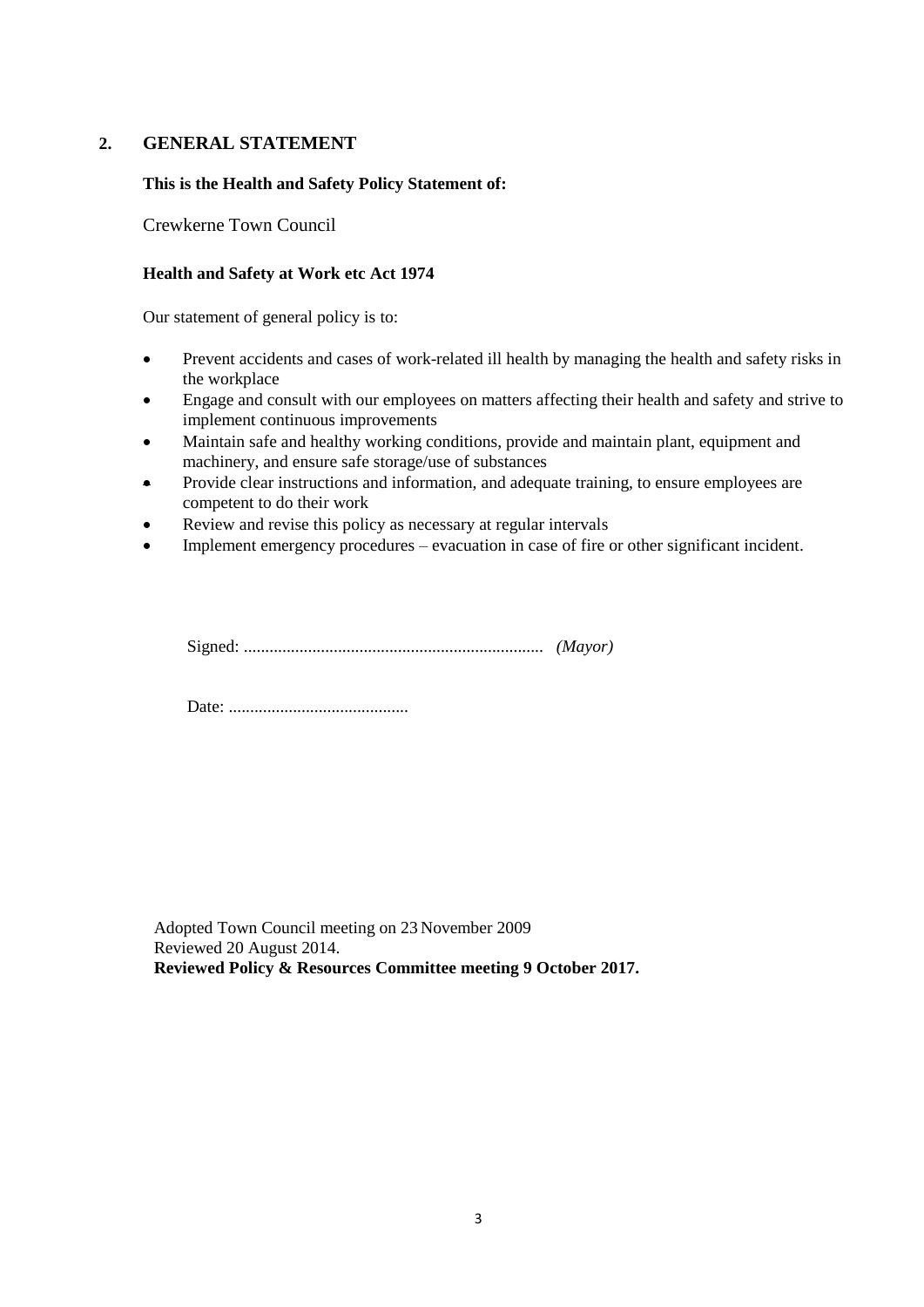# <span id="page-3-0"></span>**3. RESPONSIBILITIES AND ARRANGEMENTS FOR HEALTH & SAFETY MANAGEMENT**

# **3.1 Crewkerne Town Council**

- 3.1.1 The Health and Safety at Work Act 1974 places a statutory duty on all employers to ensure, so far as is reasonably practicable, the safety, health and welfare of all its employees at work and other people who may be affected by their activities, e.g. users, volunteers, Councillors and members of the public.
- 3.1.2 Crewkerne Town Council as the employer, has overall and final responsibility for health and safety matters at all Council-operated premises and for ensuring that health & safety legislation is complied with.
- 3.1.3 Crewkerne Town Council will also ensure that the tenants of Council-owned buildings commit to maintaining compliance with health and safety standards.
- 3.1.4 Crewkerne Town Council will regularly review the operation of its health & safety policy and will ensure that:
	- Employees, volunteers and Councillors as appropriate receive sufficient information, training and supervision on health and safety matters
	- risk assessments are undertaken and the results recorded and made available to all employees
	- accidents are investigated to identify the root cause. These are reported to the Council detailing the preventative action implemented.
	- arrangements are in place to monitor the maintenance of the premises and equipment
	- there are adequate arrangements to liaise and co-operate on health and safety matters with other employers at the Town Hall.
- 3.1.5 Day-to-day responsibility for ensuring this policy is put into practice is delegated to the nominated Health & Safety Officer.

# **3.2 All Employees**

# 3.2.1 **All employees must**:

- co-operate with supervisors and managers on health and safety matters
- be aware of relevant risk assessments and method statements
- not interfere with anything provided to safeguard their health and safety
- take reasonable care of their own health and safety and not do anything to endanger others.
- report all health and safety concerns to the Health and Safety Officer.

# **3.3 Fire Officer**

- 3.3.1 Crewkerne Town Council will appoint the nominated Fire Officer who shall receive appropriate training.
- 3.3.2 The responsibilities of the Fire Officer are to:
	- be aware of potential fire hazards and familiar with the location and use of firefighting equipment ensuring it is maintained as necessary
	- arrange fire drills and testing of fire alarms and keep records
	- assist with the evacuation of staff and visitors
	- liaise with Emergency Services at the assembly point
	- ensure Town Hall staff and volunteers are aware of the fire alarm and drill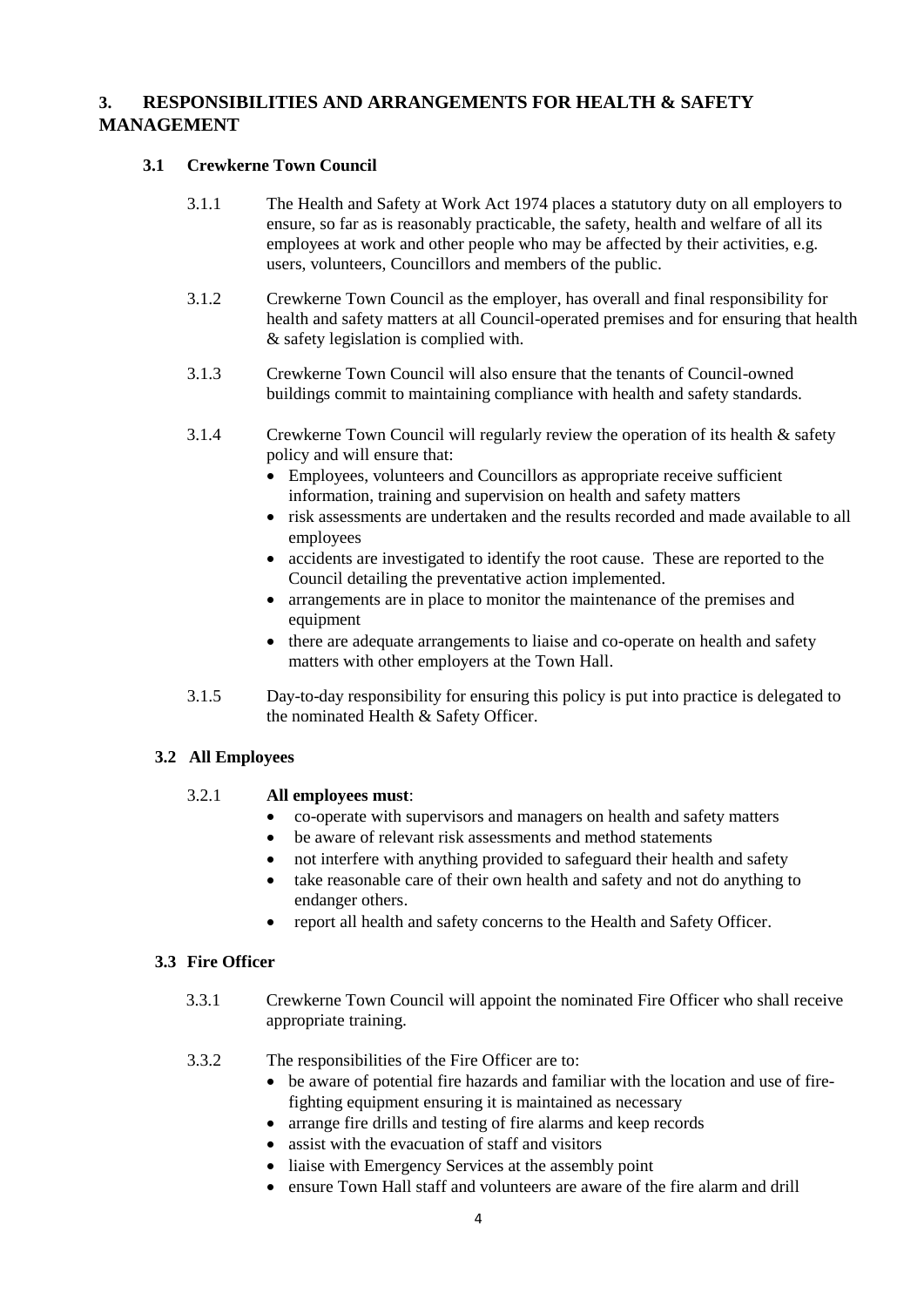# **3.4 First Aid**

- 3.4.1 Nominated first aiders will complete Emergency First Aid at Work training provided by a recognised provider.
- 3.4.2 The Health & Safety Officer will ensure that the BS 8599-1 compliant first aid boxes are kept in the designated locations (see Section 13.1) and are regularly checked and correctly stocked.
- 3.4.3 The Health & Safety Officer will ensure that all accidents are recorded using the Council's Accident Report Form, copies of which are kept in the Town Hall offices.

*FOR DETAILED FIRST AID AND ACCIDENT ARRANGEMENTS SEE SECTION 13.*

# **3.5 Risk Assessment**

- 3.5.1 Crewkerne Town Council will ensure that risk assessments are carried out by competent persons in accordance with the Management of Health & Safety at Work Regulations 1999. Assessments will be documented and made available to all staff.
- 3.5.2 Risk assessments will be reviewed annually to ensure they are suitable and sufficient, ensuring hazards are identified and risk reduced to as low a level as reasonably practicable. Assessments will also be reviewed following significant change in working environment or to practices. Assessments will cover employees and, as appropriate, Councillors and volunteers and all aspects of their Council work wherever this takes place.

*FOR DETAILED RISK ASSESSMENT ARRANGEMENTS SEE SECTION 17.*

# **3.6 Training**

- 3.6.1 Crewkerne Town Council will ensure that new employees and volunteers receive information and guidance on health and safety as part of their induction.
- 3.6.2 Crewkerne Town Council will ensure the provision of adequate health and safety training for employees and, as appropriate, Councillors and volunteers, including: general health and safety, first aid, manual handling, fire safety, risk assessment. The nominated Health & Safety Officer will also organise training for appropriate use of equipment, and any special training needed to ensure safe systems of work.
- 3.6.3 Any employee, volunteer or Councillor who believes that they have a need for further health and safety training should inform the Health & Safety Officer.

# <span id="page-4-0"></span>**4. BUILDINGS**

- **4.1** Crewkerne Town Council has a duty to provide a safe and healthy environment for all persons using Town Council operated premises and facilities.
- **4.2** All Town Council staff and Councillors are responsible for identifying actual and potential hazards. Once identified a hazard should be removed. If this is not possible it should be quarantined and immediately reported to the Health & Safety Officer for further action.

# **4.3 Examples of Hazards**

# 4.3.1 **Items Out of Reach**:

Chairs or other furniture must not be used to stand on for the purpose of reaching items at height, only approved access equipment (e.g. stepladders) should be used.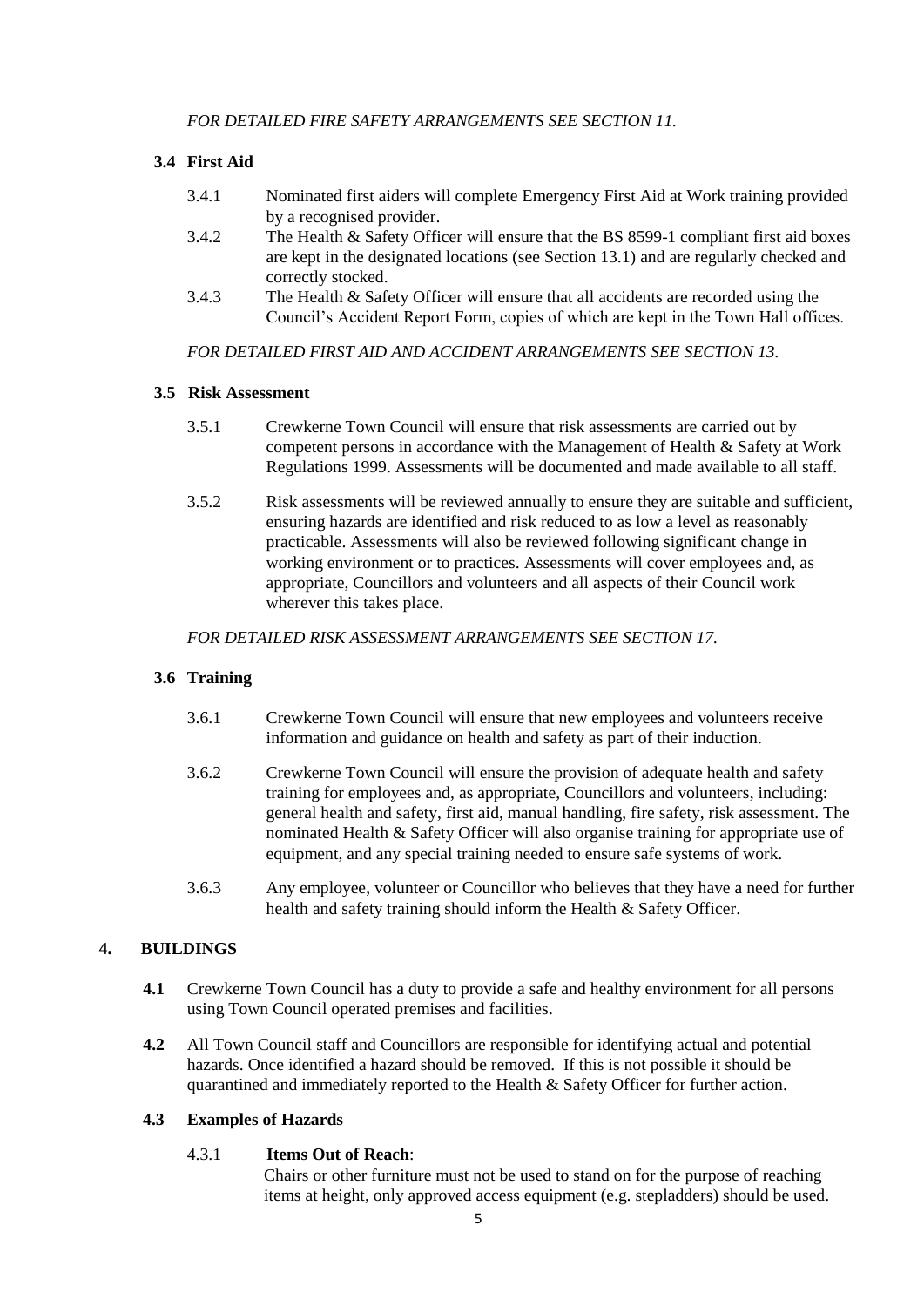## 4.3.2 **Damaged Equipment**:

Regular checks should be carried out on equipment, including furniture, for faults, damage, sharp edges etc. Defective items should be removed from use pending repair or replacement.

## 4.3.3 **Damage to the Fabric of Buildings**:

Damage to windows, doors, flooring, mains electrical installations etc. may have safety implications and must be reported immediately to the Health & Safety Officer.

# <span id="page-5-0"></span>**5. VICTORIA HALL LIFT**

In accordance with the Lifting Operations and Lifting Equipment Regulations (LOLER) 1998, the Council is required to nominate a duty holder, to ensure that its legal responsibilities are met by ensuring that the Victoria Hall lift is thoroughly examined and that it is safe to use. The nominated duty holder is the Health and Safety Officer.

The Health and Safety Officer will ensure that the lift in the Victoria Hall is inspected, tested and maintained in accordance with the above regulatory requirements and through an approved contractor. These requirements also encompass the emergency call-out facility.

Copies of all lift examination reports are available for inspection in the Council office.

The lift maintenance support contract includes the linking of the lift emergency call-out phone to a 24 hour call centre, which ensures that a duty engineer is despatched promptly to resolve the issue with the lift.

#### <span id="page-5-1"></span>**6. GOOD HOUSEKEEPING**

#### **6.1 Aisles & Walkways**

Aisles & walkways must remain clear of obstructions and all materials and equipment stored securely in safe areas. Items should never be placed immediately in front of, or left obstructing, fire doors, fire exits, fire alarms or fire equipment.

#### **6.2 Smoking**

Smoking is not allowed in any Council property or vehicle. This restriction applies not only to cigarettes, cigars and pipes but also to e-cigarettes.

## **6.3 Overcrowding**

The Council will ensure that the working environment is not overcrowded and consultation with staff will take place prior to any changes being made.

#### **6.4 Ventilation**

The Town Council will ensure staff are provided with a well ventilated workplace in which workers have control over the local level of ventilation.

#### **6.5 Temperature**

In office workplaces a minimum temperature of  $16^{\circ}$ C shall be maintained and where possible the maximum temperature not allowed to reach an uncomfortable level.

#### **6.6 Lighting**

A suitable and sufficient level of light will be provided in all work areas. If lighting is found to be defective this must be reported to the Health & Safety Officer.

## **6.7 Noise**

The Council will ensure that staff are not exposed to excessive workplace noise levels.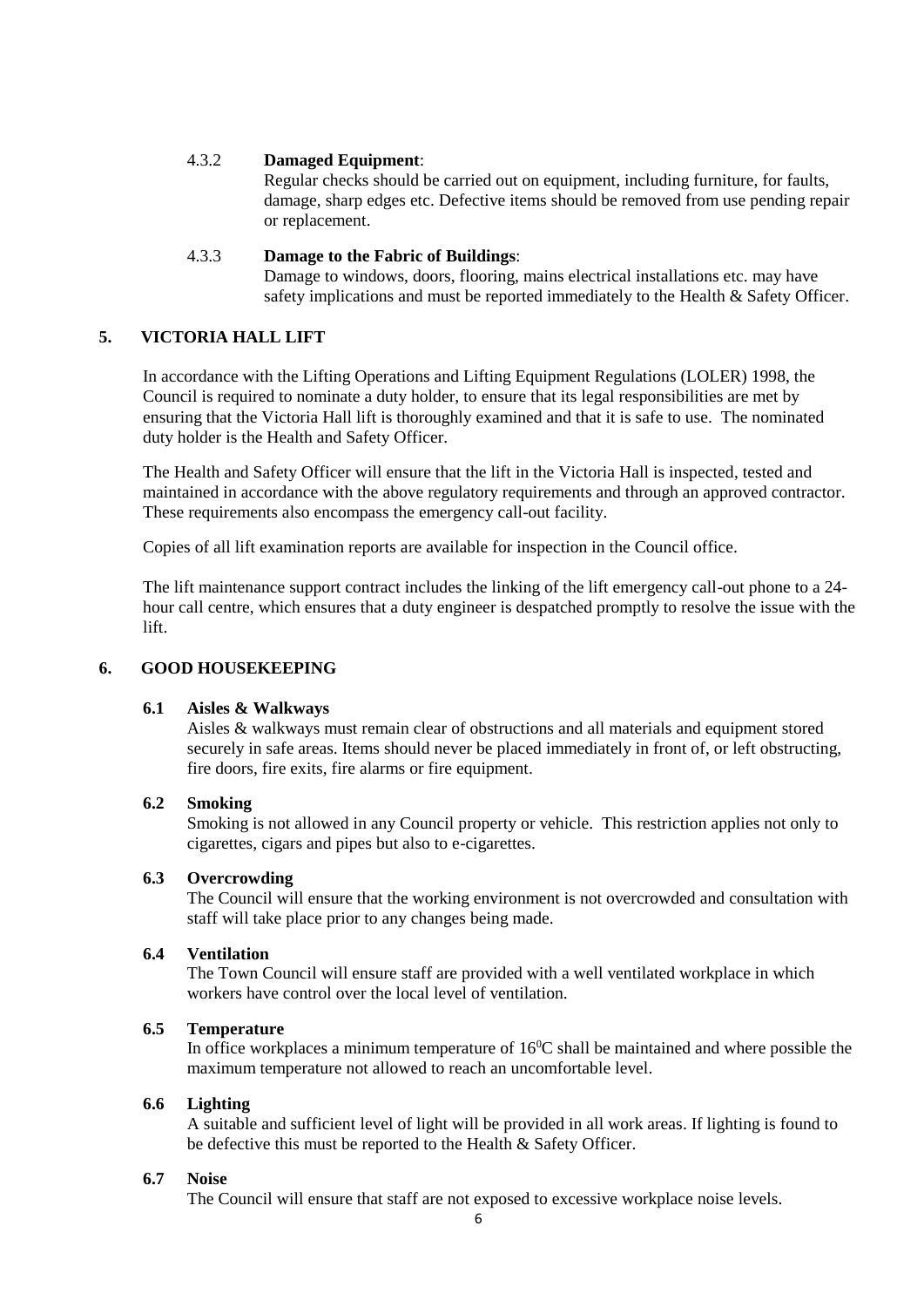## **6.8 Equipment Storage and Usage**

- 6.8.1 Equipment must not to be left lying around but should be safely stored.
- 6.8.2 No wires may be left trailing across floors.
- 6.8.3 Paraffin, electric bar or propane gas heaters may not be used in Council premises without the written permission of the Health & Safety Officer.

### **6.9 Maintenance and Electrical Equipment**

- 6.9.1 All building maintenance work shall be carried out by competent persons.<br>6.9.2 Electrical equipment must always be used in accordance with instructions
- Electrical equipment must always be used in accordance with instructions and defective items isolated, removed from use and the Health & Safety Officer advised.
- 6.9.3 The Council will ensure that the testing of electrical wiring in properties and Portable Appliance Testing (PAT) are undertaken at the appropriate time intervals.

# **7. WELFARE ARRANGEMENTS**

## **7.1 Toilet and Washing Facilities**

The Town Council will provide suitable and sufficient toilets and washing facilities for staff in accordance with the minimum requirements of Health & Safety legislation.

## **7.2 Drinking Water**

An adequate supply of clean safe drinking water will be provided for all staff.

## **7.3 Rest Areas**

So far as is reasonably practicable, staff will be provided with a rest area away from their usual workstations.

## **7.4 New and Expectant Mothers**

When an employee provides written notification to the Council stating that she is pregnant, or that she has given birth within the past six months or that she is breastfeeding, the Council will undertake a review of the relevant workplace risk assessment(s), to identify any risks to the health and safety of a new or expectant mother, or that of her baby, and to take any necessary preventive and protective measures to reduce or control any risks identified. In the case of a pregnant mother, the Council will ensure that the relevant risk assessments are reviewed as the mother's pregnancy progresses.

Suitable rest facilities will be provided for pregnant and breastfeeding employees.

#### **7.5 Hours of Work**

Employees should not work excessively long hours and must take adequate breaks for meals and rest.

# <span id="page-6-0"></span>**8. PERSONAL SAFETY**

#### **8.1 In the Office Environment**

It is in the nature of the organisation's work that staff or volunteers may on occasion deal with public and find themselves exposed to a potentially confrontational or threatening situation. Should staff feel uneasy, uncomfortable, threatened, abused or assaulted whilst dealing with a member of the public they have the right to refuse to continue further such dealings. In these situations the Town Council will support the decision of the staff member.

#### **8.2 Working Away from the Office**

8.2.1 Staff working away from the office should advise colleagues where they will be and for approximately how long. If plans change significantly, this information should be communicated back to colleagues.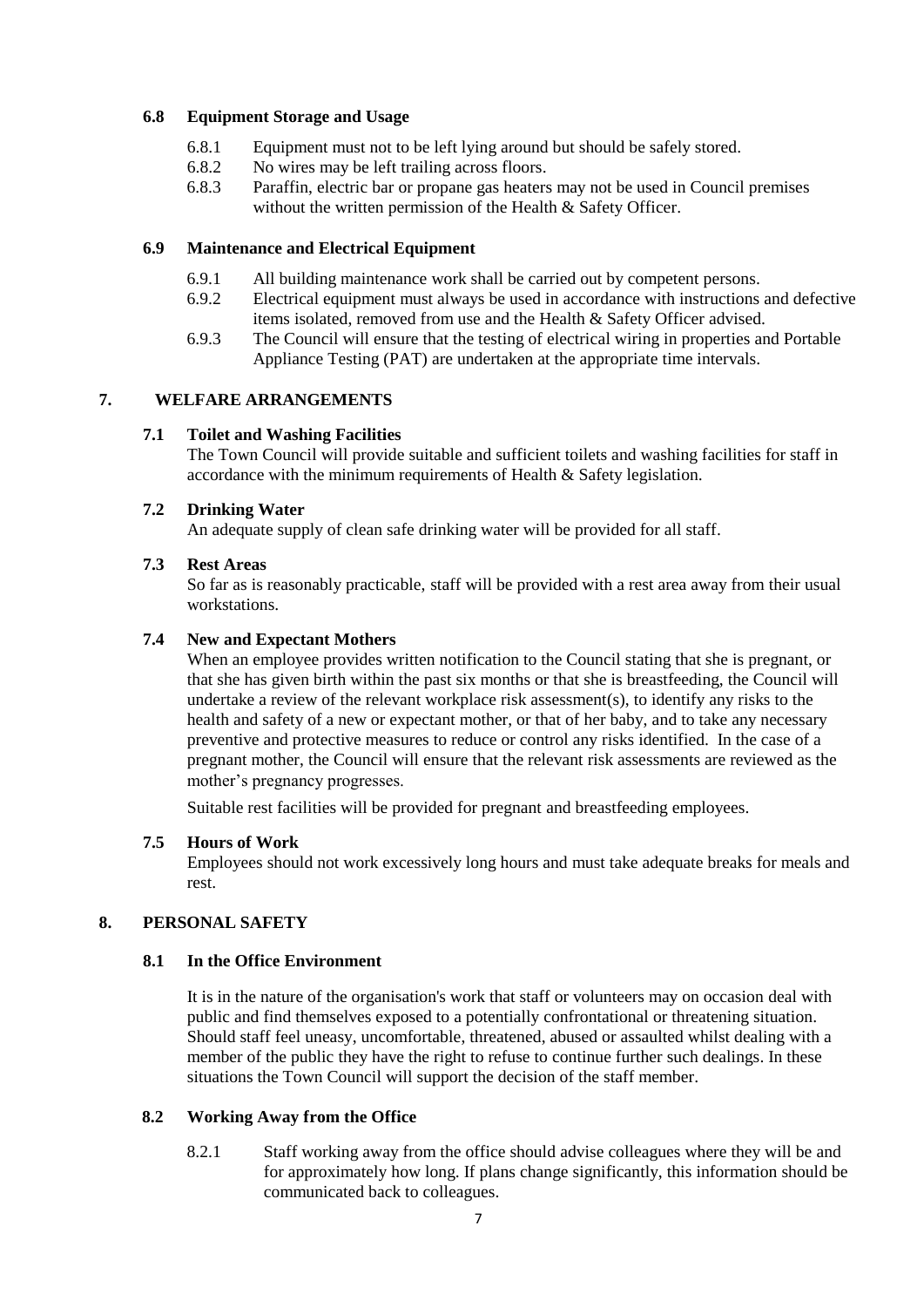8.2.2 Staff should make clear who they wish informed (outside of work) in the event of an emergency and how they can normally be contacted.

## **8.3 Lone Working of Grounds Maintenance Staff**

- 8.3.1 Grounds staff should only work alone outdoors during daylight hours and be familiar with the findings and actions of the Lone Working Risk Assessment.
- 8.3.2 Staff have access to first aid kits kept in the Grounds & Amenities workshop and vehicles. Emergency first aid training is provided to at least one member of the team and a mobile phone is provided to enable contact in an emergency.

## **8.4. Holding or Carrying Money or Valuables for the Council**

- 8.4.1 Staff should not carry significant amounts of cash to the bank and visits to the bank should not be at a regular time.
- 8.4.2 Cash amounts, over and above that required for petty cash, should not be kept in the Town Hall.
- 8.4.3 Under no circumstances should staff put their safety at risk on account of Crewkerne Town Council.

#### **8.5 Personal Awareness**

- 8.5.1 **Be prepared**. Do you know who to contact and what to do if a difficult situation arises? The Town Clerk or Deputy Clerk should be contacted.
- 8.5.2 **Be observant**. Notice everything around you exit doors, telephones, windows, sources of help. This will make you more aware of your surroundings and help you escape if you need to.
- 8.5.3 **Assess potential risks**. Avoid dangerous short cuts, walk facing the traffic on the street side of pavements, at night think about where you park your car for your safety.

#### **8.6 In Dealing with Aggression**

- 8.6.1 **Try to stay calm** if someone is starting to get angry. Your body language, voice and response can help to defuse a situation. Take a deep breath, keep your voice on an even keel, and try to help.
- 8.6.2 **Offer an angry person a range of options** from which they can choose the one they prefer. They will find it difficult to stay angry.
- 8.6.3 **Are you the best person to deal with this situation?** Obtain help from the Town Clerk, or others.

#### **8.7 Reporting and Recording**

- 8.7.1 All incidents of aggression should be reported to the Town Clerk and recorded in the accident book.
- 8.7.2 Employers have a legal responsibility to provide a safe working environment. Staff should report any situation in the workplace which is a threat to personal wellbeing. Talking about fear and other problems related to bullying, aggression or harassment are not marks of failure but good practice. A serious incident, even if it results in no physical harm, may cause feelings of anxiety, panic or distress which can carry on long afterwards. Crewkerne Town Council recognises this and will provide a suitable and appropriate level of support.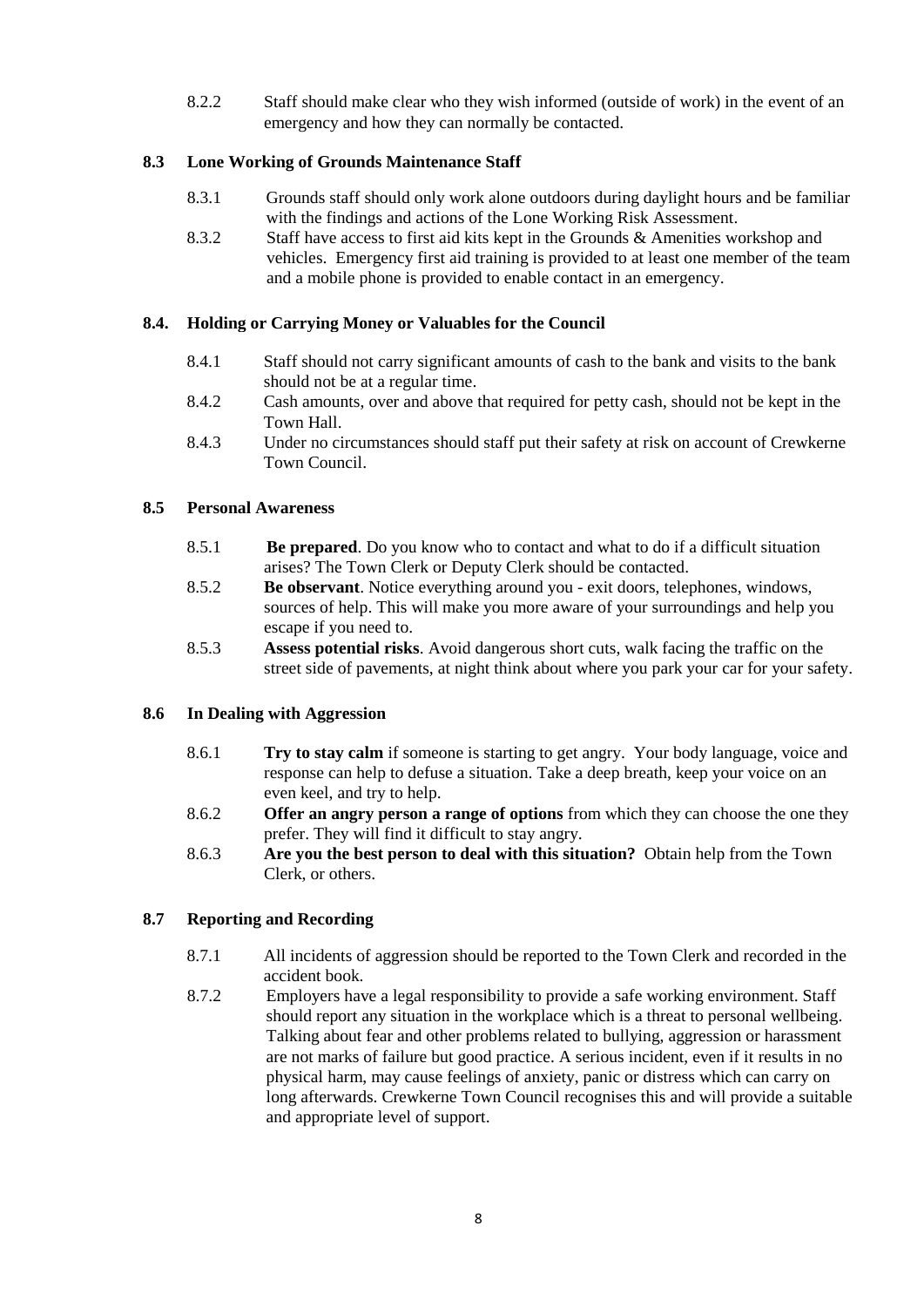## <span id="page-8-0"></span>**9. HOMEWORKING**

Should employees carry out work for the Council at home then all health and safety rules and guidance in this policy will apply as they do in the workplace.

## <span id="page-8-1"></span>**10. DISPLAY SCREEN EQUIPMENT (DSE)**

### **10.1 General**

- 10.1.1 It is the policy of the Council to comply with the law as set out in the Health and Safety (Display Screen Equipment) Regulations 1992.
- 10.1.2 DSE assessments will be carried out for all staff using computer workstations for more than 1 hour a day to ensure compliance with the regulations.

#### **10.2 Nature and Organisation of the Work**

- 10.2.1 Suitable adjustable seating will be provided to all DSE users.
- 10.2.2 Staff will take regular breaks (at least 10 minutes away for every hour at the screen). Short frequent breaks are more satisfactory than occasional longer breaks.

## **10.3 Equipment**

Crewkerne Town Council will ensure provision of:

- VDUs with adjustable screen supports.
- suitable DSE equipment cleaning materials to maintain hygiene.
- adjustable keyboards to enable correct operator working posture
- anti-glare screens to minimise operator eye strain.
- adequate workstation space.

#### **10.4 Maintenance**

Copies of equipment manufacturers' operation and maintenance instructions will be held and the Council will ensure that maintenance is carried out where appropriate.

#### **10.5 Eye and Eyesight Tests**

Staff using DSE are entitled to request and receive eyesight tests paid for by the Council together with basic frames and lenses if required specifically for DSE work.

#### **10.6 Work Related Upper Limb Disorders**

Work Related Upper Limb Disorders are often associated with work using Display Screen Equipment. Staff will be provided with compliant DSE equipment and seating to enable the setting up of comfortable operator workstations. This will help prevent the development of Upper Limb Disorders, however staff should also contribute to their own safety and welfare by:

- avoiding sitting in the same position for long periods
- adjusting equipment and furniture to appropriate and comfortable positions
- taking regular rest breaks from display screen work (at least 10 minutes away from the screen in every hour) by doing other work tasks.

# <span id="page-8-2"></span>**11. FIRE SAFETY**

# **11.1 General**

11.1.1 It is the responsibility of all staff, volunteers and Councillors working in Council premises to be aware of potential fire hazards and be familiar with the location of fire exits and assembly points.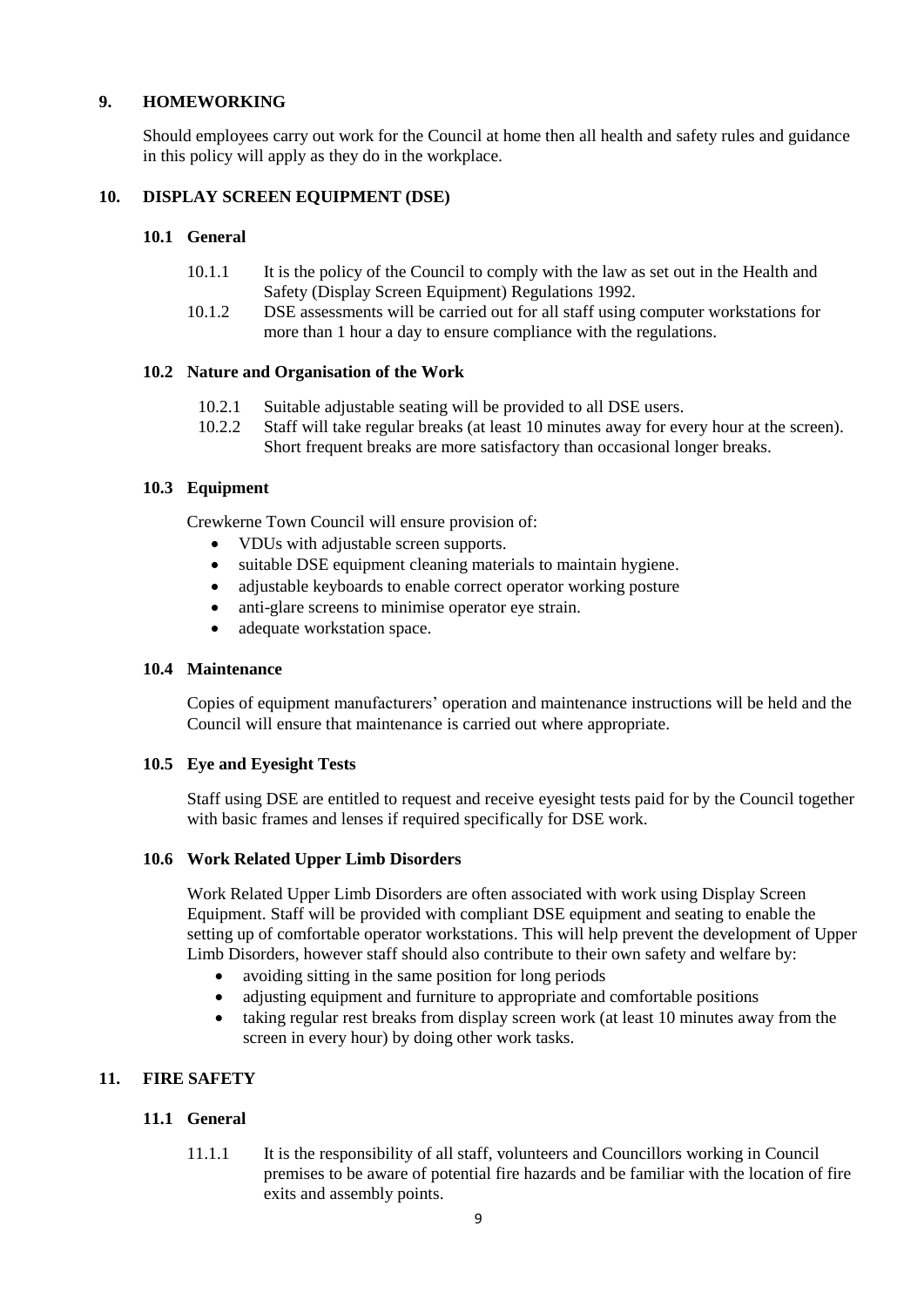11.1.2 Access to escape doors, extinguishers and other fire-fighting equipment must not be obstructed. The Fire Officer has the authority to remove such obstructions. He/she will arrange staff training, as necessary, for use of such equipment.

# **11.2 Fire Drills**

- 11.2.1 The Fire Officer is responsible for arranging fire drills to take place at intervals, reviewing the success of the evacuation and making recommendations for improved practices to ensure the effectiveness of the evacuation procedures.
- 11.2.2 Fire drill instructions will be part of the induction process for all new staff and volunteers.
- 11.2.3 Alarms: the Fire Officer will ensure fire alarms are tested regularly and records kept and that the fire alarm system is properly maintained.
- 11.2.4 Emergency Lights: the Fire Officer will ensure that emergency lights are tested regularly and records kept, and that the emergency lights are properly maintained.

# <span id="page-9-0"></span>**12. HYGIENE**

- **12.1** Staff must keep all areas (particularly food and drink preparation) clean and tidy.
- **12.2** W.C.s must be cleaned regularly and kept in a hygienic condition.
- **12.3** All wash basins should have a supply of hot water, hand wash and towels or dryers.
- **12.4** Sanitary towel bins should be provided, emptied and sanitised regularly by contractors.

# <span id="page-9-1"></span>**13. FIRST AID AND ACCIDENT REPORTING**

### **13.1 First Aid**

- 13.1.1 Emergency First Aid supplies are contained in clearly marked First Aid Boxes which are located in the Town Council offices, the cemetery workshop and the grounds and amenities vehicles.
- 13.1.2 At least one employee in the Town Council Offices and also in the Grounds and Amenities team will be trained as a First Aider.
- 13.1.3 All staff should know the location of first aid boxes and who their first aider is.
- 13.1.4 Details of all first aid treatment must be recorded using the Council's Accident Report Form, copies of which are held in the Town Hall offices.

#### **13.2 Accidents and Emergencies**

- 13.2.1 All accidents must be reported to the Town Clerk and recorded using the Council's Accident Report Form located in the Town Hall offices. Incidents and occurrences (Near Misses) which have the potential to result in harm should also be recorded.
- 13.2.2 It is the Health & Safety Officer's responsibility to investigate the cause of accidents, incidents and near misses, to identify the root cause, ensuring that any necessary corrective or preventative action is taken.
- 13.2.3 The Health & Safety Officer is responsible for the reporting of work related accidents, occupational diseases and specified dangerous occurrences (near misses) defined within the Reporting of Injuries, Diseases & Dangerous Occurrences Regulations 2013 (RIDDOR).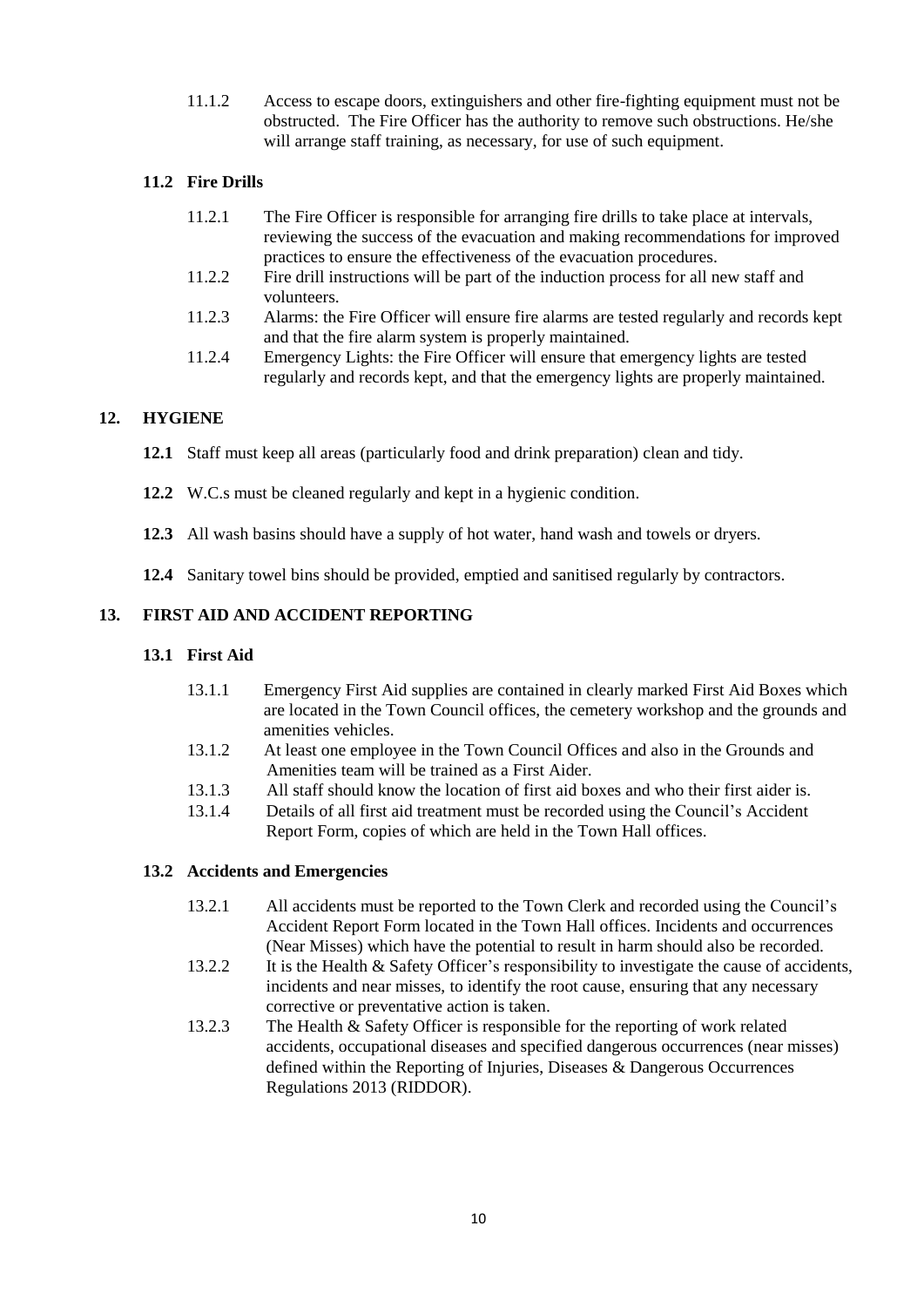## <span id="page-10-0"></span>**14. CONTROL OF SUBSTANCES HAZARDOUS TO HEALTH (COSHH)**

## **14.1 General Statement**

- 14.1.1 Under the Control of Substances Hazardous to Health (COSHH) Regulations 2002 (as amended), employers have a duty to assess the risks related to hazardous substances. In accordance with the Approved Code of Practice this assessment will be carried out and documented by a nominated competent person.
- 14.1.2 The COSHH nominated person will be responsible for carrying out this assessment.
- 14.1.3 Following this assessment, in accordance with the Approved Code of Practice (ACOP) Crewkerne Town Council will ensure:
	- action is taken to remove, so far as is reasonably practicable, any known hazardous substance from the process and/or the work environment and find a safe substitute
	- that no substance will be used without reference to the assessment and manufacturers safety data sheets (MSDS)
	- known hazardous substances shall be handled, contained and enclosed according to the MSDS and the COSHH assessment
	- that appropriate, as detailed in the MSDS, personal protective equipment (PPE) is issued to staff

## **14.2 Monitoring**

Should a member of staff or volunteer be exposed to a hazardous substance, they will be advised to visit their doctor for professional advice. As a further precaution they will be monitored whilst within the workplace by the Health and Safety Officer to ensure no ongoing health issues are present.

#### **14.3 Removal, Substitution, Enclosure and Protection**

Wherever possible the use of hazardous substances in the workplace will be avoided and nonhazardous materials will be sought and used. When a hazardous substance cannot be substituted it must be used according to the manufacturer's instructions (the MSDS) and the COSHH assessment. Where possible, hazardous substances should be handled in a contained or enclosed manner away from other workers. Protection including PPE will be made available and used.

# <span id="page-10-1"></span>**15. LIFTING AND HANDLING**

- 15.1 Staff and volunteers will receive instruction in Manual Handling best practice, this will include lifting and moving techniques and assessment of loads. Wherever possible assistance from others should be sought and lifting aids used. A correct approach to manual handling lessens the effort required and reduces risk of injury.
- 15.2 Any injury, sprain or strain suffered as a result of manual handling must be reported and details recorded in the Accident Book.

#### <span id="page-10-2"></span>**16. STRESS MANAGEMENT**

- 16.1 Stress is a serious issue and may result in staff suffering complex medical issues. It may be work related or have its origins outside the workplace but the effects can be the same. There can be a serious impact on quality of life for individuals and disruption to their work. Colleagues may be adversely affected and the effectiveness of an organisation compromised.
- 16.2 Stress in the workplace is a hazard that must be dealt with like any other and the responsibility for reducing it lies both with employer and employee.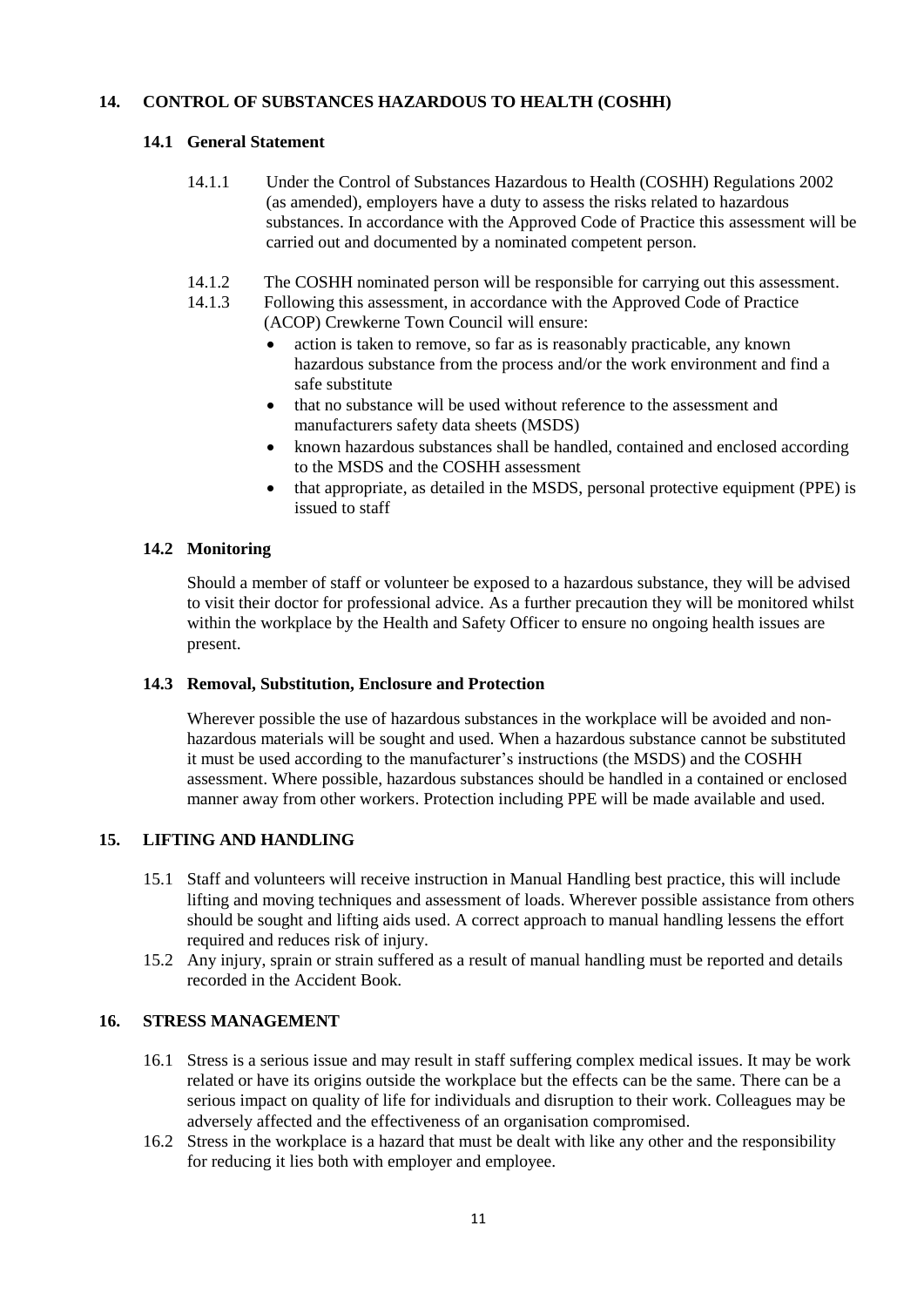- 16.3 Crewkerne Town Council will endeavour to remove the potential causes of stress in the workplace and promote a low stress working environment. It aims to:
	- create opportunities for staff to contribute in the planning and organisation of their own jobs
	- ensure staff have work targets that are stretching but reasonable
	- implement effective policies and procedures for dealing with bullying and any form of harassment
	- encourage good communications between staff and management
	- promote the maintenance of a supportive culture in the workplace
	- where appropriate take into consideration employees' personal situation/problems at home
	- facilitate employee involvement during any period of change.
- 16.4 The Town Council will ensure as far as is reasonably practicable that its policies, working practices and conditions of employment support this commitment.
- 16.5 Staff and volunteers should plan and organise their work in a way which will minimise the potential for development of stress in themselves or others.
- 16.6 Employees should respect co-workers and ensure that interpersonal conflict is avoided or dealt with sensibly.
- 16.7 Should any member of staff feel that they are suffering from work related stress they should discuss this with their line manager at the earliest opportunity. Where reasonable and practicable the Town Council will seek to provide assistance to the employee.

## <span id="page-11-0"></span>**17. RISK ASSESSMENTS**

## **What is a Risk Assessment?**

Risk assessment is a process by which hazards are identified, who might suffer harm and the level of harm/risk calculated. Where possible, hazards will be removed to eliminate or reduce risk but where this is not possible the residual risk must be managed in so far as is reasonably practicable. The risk assessment will detail how the remaining risk is to be mitigated and what must be done to facilitate this. The assessment is in short 'a process of careful examination of what, in your work, could cause harm to people' the aim is to make sure that no one gets hurt or becomes ill.

#### **Carrying out a Risk Assessment:**

Carrying out a risk assessment is a relatively straightforward process, simply a careful examination of what could cause harm to people, and what precautions need to be taken. The HSE proscribes a 'Five Step' process:

- **Step One – Identify the hazards**
- **Step Two – identify who is at risk**
- **Step Three – Evaluate the risks and decide on precautions**
- **Step Four – Record your findings**
- **Step Five - Review your assessment**

#### **Other considerations:**

- If you share premises with other groups, it is a **legal requirement** that you all co-operate with each other in carrying out assessments.
- If your workers have a trade union health and safety representative, you should consult with them before and after the risk assessment process.

Crewkerne Town Council has undertaken risk assessments, copies of which are held in the Town Hall offices.